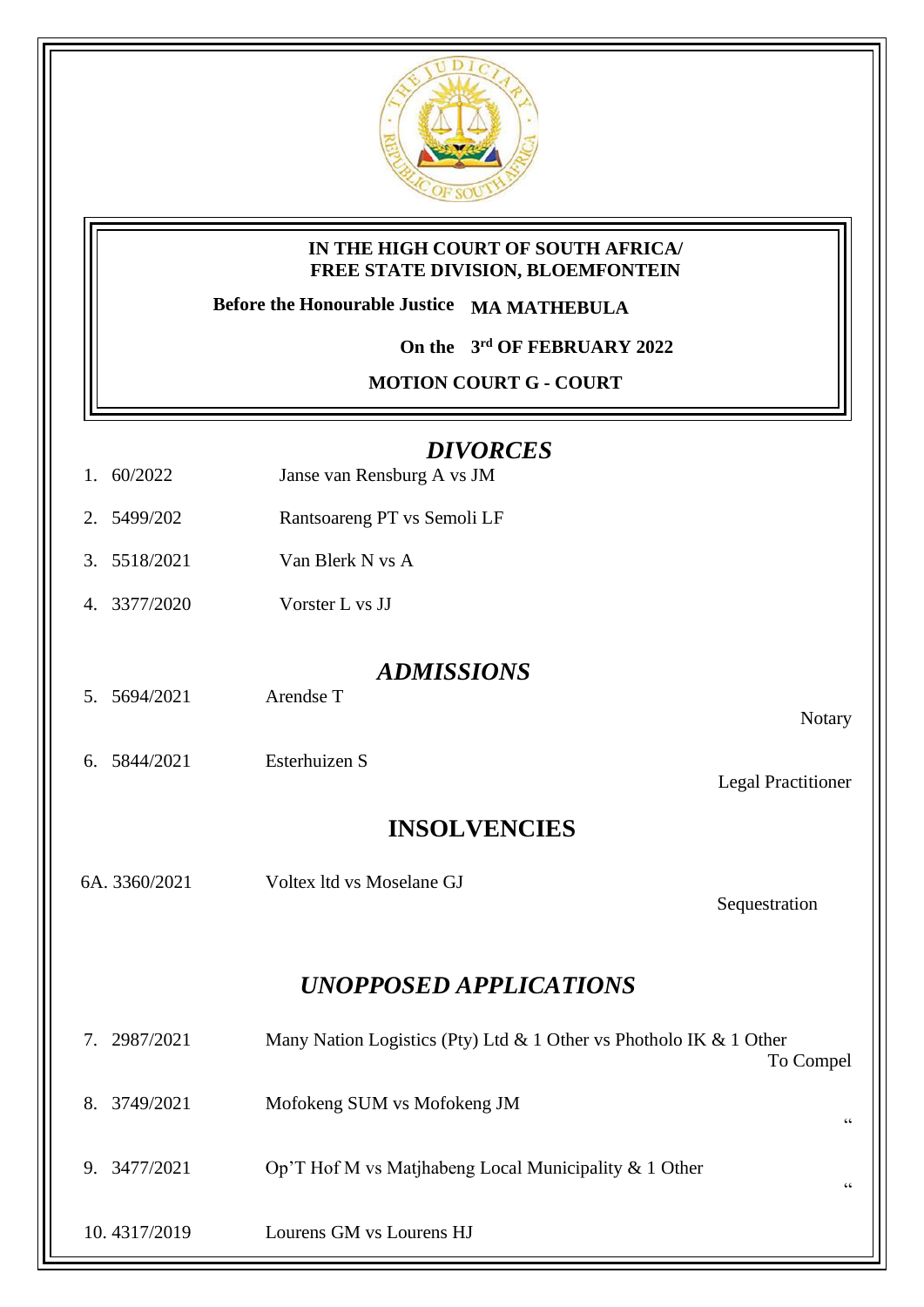|               | $\mbox{\bf G}$                                                                                                                |
|---------------|-------------------------------------------------------------------------------------------------------------------------------|
| 11.2442/2019  | Lebotha AD obo K Lebotha vs MEC for Health, Free State<br>Condonation                                                         |
| 12.2753/2021  | Mosala TD vs Minister of Police<br>$\zeta$ $\zeta$                                                                            |
| 13. 2900/2019 | Chalala MM vs MEC for Health, Free State<br>$\zeta$ $\zeta$                                                                   |
| 14.2903/2019  | Toolo ME obo B vs MEC for Health, Free State<br>$\zeta$ $\zeta$                                                               |
| 15. 4027/2021 | Kenia Media (Pty) Ltd vs Mangaung Metropolitan Municipality<br><b>Declaratory Order</b><br>(MOVED TO OPPOSED ROLL)            |
| 16. 4844/2021 | Mphasane DJ vs Information/Deputy Information Officer: Free State<br>Department of Health                                     |
| 17.5267/2021  | Moekoa RJ vs Lebeko MJ & 1 Other<br>$\mbox{\bf G}$                                                                            |
| 18. 5723/2021 | Molaoa MJ vs Molaoa MV & 5 Others<br>$\mbox{\bf G}$                                                                           |
| 19. 242/2022  | Van der Westhuizen K & 1 Other vs Master of the High Court, Bloemfontein"                                                     |
| 20.4682/2021  | Standard Bank of SA Limited vs RSP Farming Solutions (Pty) Ltd<br>Notarial Bond                                               |
| 21.4981/2021  | Boje SEM & 1 Other<br><b>Matrimonial Property</b>                                                                             |
| 22. 234/2022  | Standard Bank of SA Ltd vs Oosthuizen JJ & 1 Other<br>Settlement Agreement Made An Order of Court                             |
| 23.5052/2021  | Phohleli MC vs Information/Deputy Information Officer: Free State<br>Department of Health & 2 Others<br>Access to Information |
| 24.5126/2021  | On The Ball Sports Management (Pty) Ltd vs K2014144056 (South Africa)<br>(Pty) Ltd & 1 Other<br>Payment To Be Made            |
| 25.3104/2020  | Greenhouse Funding 4 (RF) Limited vs Greeff RV & 1 Other<br><b>Substituted Order</b>                                          |
| 26.4705/2021  | Vermeulen JG vs Vermeulen VY & 1 Other<br>Parental Rights and Responsibilities                                                |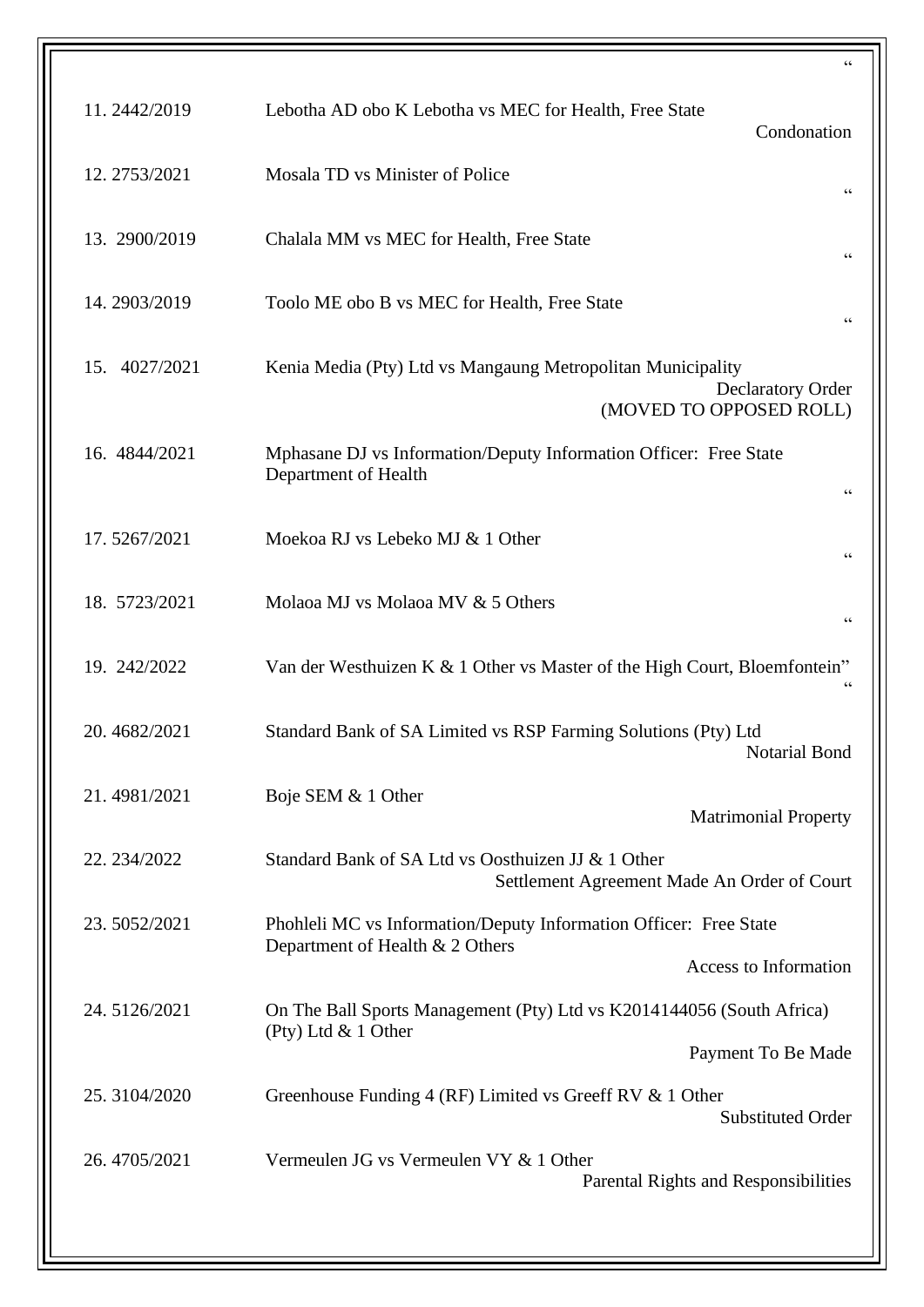## *DEFAULT JUDGMENTS*

## **ALBERTS ATTORNEYS**

| 27.3849/2021<br>African Engineering and Construction Solutions (Pty) Ltd vs Chell Engineering<br>SA, Cesa (Pty) ltd & 1 Other<br>Money Owing |    |  |  |  |
|----------------------------------------------------------------------------------------------------------------------------------------------|----|--|--|--|
|                                                                                                                                              |    |  |  |  |
| <b>BLAIR ATTORNEY</b>                                                                                                                        |    |  |  |  |
| 28.<br>4263/2021<br>Rantsoareng Hotel Group (Pty) Ltd t/a President Hotel vs Batsumi Travel (Pty)<br>Ltd                                     | 66 |  |  |  |
| <b>BOKWA INC</b>                                                                                                                             |    |  |  |  |
| 29.<br>3131/2021<br>Standard Bank of SA Limited vs Nqanda GAS<br><b>Declaring Property Executable</b>                                        |    |  |  |  |
| <b>EG COOPER MAJIEDT</b>                                                                                                                     |    |  |  |  |
| 30.<br>5640/2021<br>Absa Bank Limited vs Martiq 391 CC & 1 Other<br>Money Owing                                                              |    |  |  |  |
| 31.<br>4678/2021<br>Standard Bank of SA Limited vs Harrismith Brakedown 24/7 (Pty) Ltd &<br>Burger E                                         |    |  |  |  |
| <b>Cancellation of Agreement</b>                                                                                                             |    |  |  |  |
| <b>KRAMER WEIHMANN INC</b>                                                                                                                   |    |  |  |  |
| Machabe LB vs Shabalala VR & 1 Other<br>32.<br>4159/2019<br>Money Owing                                                                      |    |  |  |  |
| <b>MDP ATTORNEYS</b>                                                                                                                         |    |  |  |  |
| 33.<br>3396/2021<br>Standard Bank of SA Ltd vs JCJ Scrap Metals (Pty) Ltd & 1 Other<br>Money Owing                                           |    |  |  |  |
| <b>MATSEPES ATTORNEYS</b>                                                                                                                    |    |  |  |  |
| 34.<br>4590/2021<br>Standard Bank of SA Ltd vs Amakulu Wildlife (Pty) Ltd & 1 Other<br>Money Owing                                           |    |  |  |  |
| Standard Bank of SA Ltd vs Van der Merwe HJJ & 1 Other<br>35.<br>3023/2020<br><b>Declaring Property Executable</b>                           |    |  |  |  |
| <b>MCINTYRE VAN DER POST</b>                                                                                                                 |    |  |  |  |
| 36.<br>1734/2021<br>Changing Tides 17 (Pty) Ltd N.O. vs Dippenaar CW & 1 Other<br><b>Declaring Property Executable</b>                       |    |  |  |  |
| 37.<br>5637/2021<br>Changing Tides 17 (Pty) Ltd N.O. vs Steenkamp ME & 1 Other                                                               |    |  |  |  |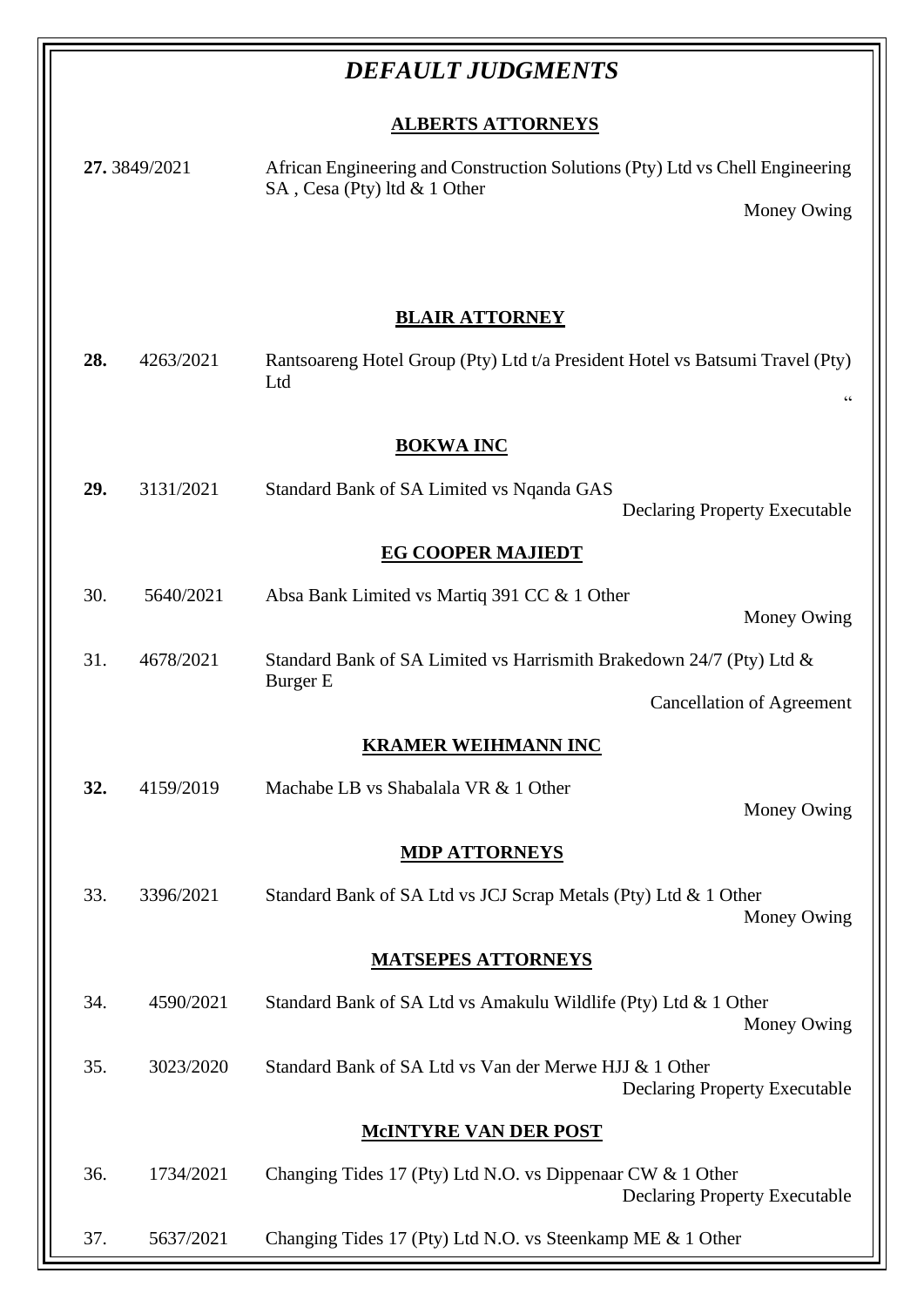|                         |                           | Money Owing                                                                                                |  |  |  |
|-------------------------|---------------------------|------------------------------------------------------------------------------------------------------------|--|--|--|
| 38.                     | 4026/2021                 | Nedbank Limited vs Mota MS & 1 Other<br>Mortgage Bond                                                      |  |  |  |
|                         |                           | <b>NOORDMANS</b>                                                                                           |  |  |  |
| 39.                     | 2234/2021                 | FNB vs Leribe Civils Construction (Pty) Ltd $\&$ 1 Other<br>Money Owing                                    |  |  |  |
|                         |                           | PIETER SKEIN ATTORNEYS                                                                                     |  |  |  |
| 40.                     | 6298/2018                 | Dumelang Media (Pty) Ltd vs Metsimaholo Local Municipality<br>Money Owing                                  |  |  |  |
|                         |                           | <b>PHATSHOANE HENNEY</b>                                                                                   |  |  |  |
| 41.                     | 4688/2021                 | Standard Bank of SA Ltd vs RSP Farming Solutions (Pty) Ltd & 4 Others<br>Money Owing                       |  |  |  |
|                         |                           | <b>ROSENDORFF REITZ BARRY</b>                                                                              |  |  |  |
| 42.                     | 1171/2021                 | Nedbank Limited vs Ranchobe T<br><b>Cancellation of Agreement</b>                                          |  |  |  |
| 43.                     | 3750/2021                 | Nedbank Limited vs Esterhuizen M<br>66                                                                     |  |  |  |
|                         | <b>ROSSOUWS ATTORNEYS</b> |                                                                                                            |  |  |  |
| 44.                     | 3428/2020                 | Firstrand Bank Limited vs Khiba SM<br><b>Declaring Property Executable</b>                                 |  |  |  |
| 45.                     | 727/2021                  | Firstrand Bank Limited vs Knoeser PJ & 1 Other<br>$\mbox{\bf G}$                                           |  |  |  |
| 46.                     | 954/2021                  | Firstrand Bank Limited vs Barnard J<br>$\mbox{\bf G}$                                                      |  |  |  |
| 47.                     | 1163/2021                 | Firstrand Bank Limited vs Murphy E & 1 Other<br>66                                                         |  |  |  |
| 48.                     | 1292/2021                 | Firstrand Bank Limited vs Zinvonite (Pty) Ltd & 1 Other<br>$\mbox{\bf G}$                                  |  |  |  |
| 49.                     | 3638/2021                 | Firstrand Bank Limited vs Mbhele BD & 1 Other<br>$\mbox{\bf G}$                                            |  |  |  |
| 50.                     | 5905/2021                 | Firstrand Bank Limited vs Myburgh BH & 2 Others<br>$\mbox{\bf G}$                                          |  |  |  |
| <b>STRAUSS DALY INC</b> |                           |                                                                                                            |  |  |  |
| 51.                     | 4185/2019                 | SB Guarantee Company (RF) Proprietary Limited vs Smuts L & 1 Other<br><b>Declaring Property Executable</b> |  |  |  |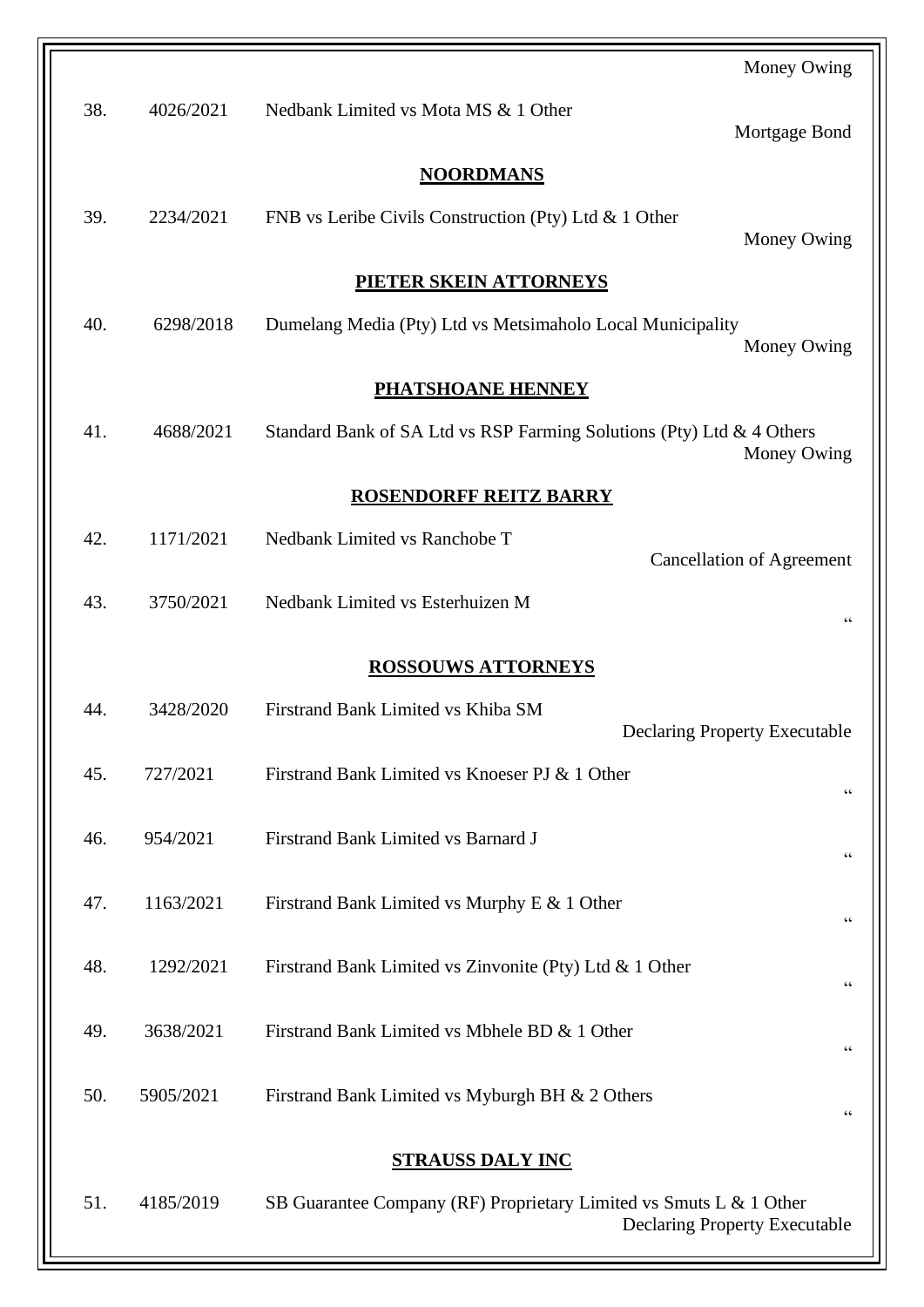| 52. | 940/2020  | SB Guarantee Company (RF) Proprietary Limited vs Khumalo KL<br>66     |  |
|-----|-----------|-----------------------------------------------------------------------|--|
| 53. | 2764/2020 | Standard Bank of SA Limited vs Solomon SA<br>66                       |  |
| 54. | 3465/2021 | Standard Bank of SA Limited vs Thibudi OG & 1 Other                   |  |
| 55. | 4075/2021 | Standard Bank of SA Limited vs Mosia PS<br>66                         |  |
| 56. | 5783/2021 | Absa Bank Limited vs Legoete P<br><b>Termination of Agreement</b>     |  |
|     |           | <b>SYMINGTON &amp; DE KOK</b>                                         |  |
| 57. | 4957/2020 | FNB vs Tiaanco B&B (Proprietary) Limited & 2 Others                   |  |
|     |           | <b>Declaring Property Executable</b>                                  |  |
| 58. | 5504/2021 | FNB vs Van der Walt NM                                                |  |
|     |           |                                                                       |  |
| 59. | 5522/2021 | FNB vs Kraemer T<br>66                                                |  |
| 60. | 5254/2021 | FNB vs Ulengo JI                                                      |  |
|     |           |                                                                       |  |
| 61. | 3624/2021 | Velocity Finance (RF) Ltd vs Moeng TR                                 |  |
|     |           | <b>Cancellation of Agreement</b>                                      |  |
| 62. | 3823/2021 | Velocity Finance (RF) Ltd vs Montsitsi TW<br>66                       |  |
| 63. | 4333/2021 | Toyota Finance Services (South Africa) Ltd vs Bok LC                  |  |
|     |           |                                                                       |  |
| 64. | 4524/2021 | Firstrand Bank Ltd t/a Wesbank vs Mohoalali TK<br>66                  |  |
| 65. | 4930/2021 | Firstrand Auto Receivables (RF) Ltd vs Mohanua General Trading CC & 1 |  |
|     |           | Other<br>66                                                           |  |
|     |           |                                                                       |  |
| 66. | 4593/2021 | Firstrand Bank Ltd t/a Wesbank vs Genade LN                           |  |
| 67. | 4964/2021 | Firstrand Bank Ltd t/a Wesbank vs Mofokeng TI                         |  |
|     |           | 66                                                                    |  |
| 68. | 4968/2021 | Firstrand Bank Ltd t/a Wesbank vs Lekale TJ<br>66                     |  |
|     |           |                                                                       |  |